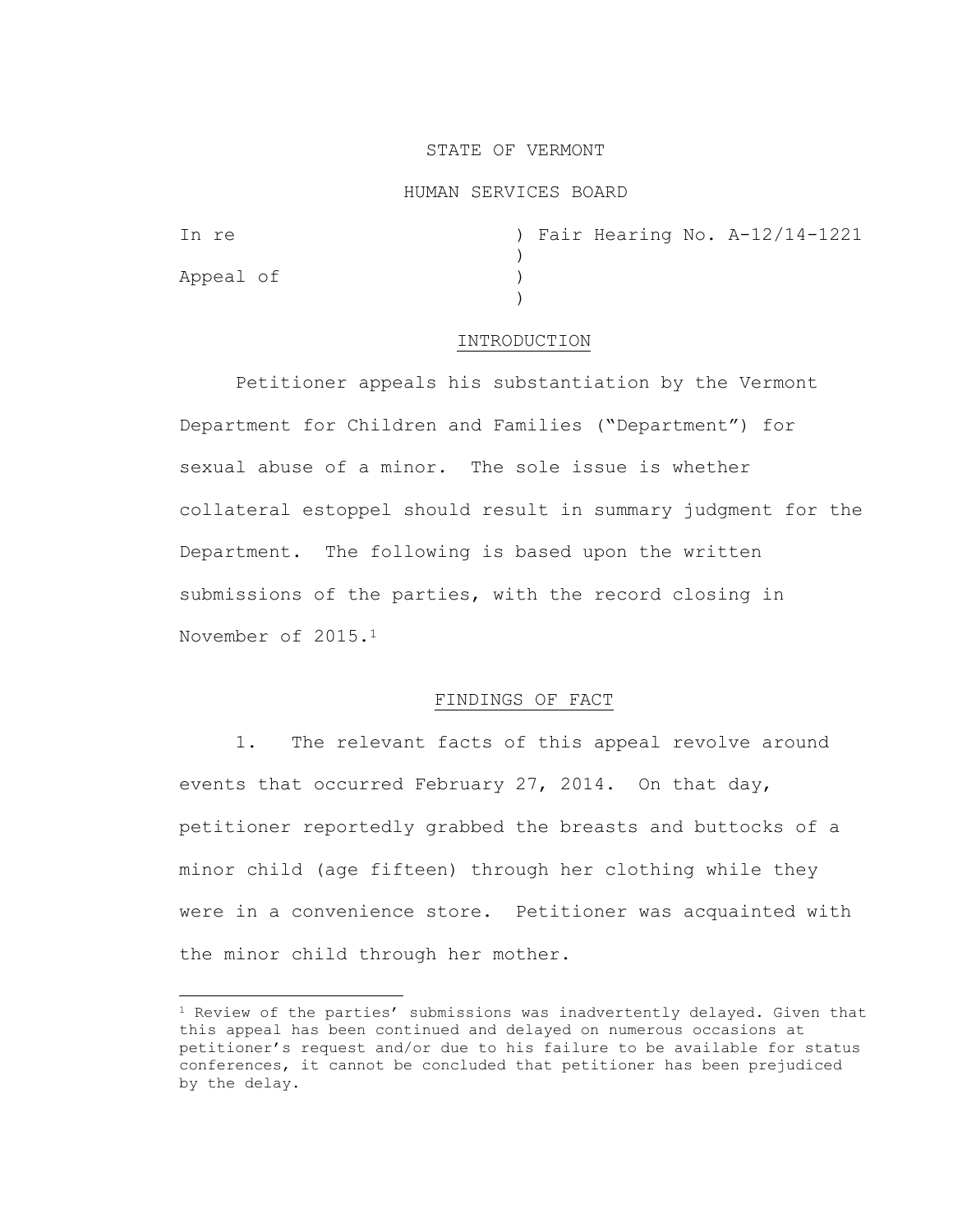2. This incident was reported to the Department in March of 2014, and an investigation commenced. Petitioner was charged and subsequently arraigned (on March 24, 2014) with Lewd and Lascivious Conduct with a Child.

3. In the meantime, petitioner was substantiated by the Department for sexual abuse, based on the same allegations. A Commissioner's Review was completed on November 26, 2014, upholding the substantiation for sexual abuse, based on the finding that petitioner "followed [the minor child] into a convenience store while . . . intoxicated, and grabbed her breasts and buttocks over her clothes against her will."

4. On March 26, 2015, the charge against petitioner was amended to "[PETITIONER], IN THE COUNTY OF FRANKLIN, AT ST. ALBANS, ON OR ABOUT FEBRUARY 27, 2014, ENGAGED IN LEWDNESS, TO WHIT, GRABBED THE BREASTS AND BUTTOCKS OF [THE MINOR CHILD] . . . IN VIOLATION OF 13 V.S.A. § 2362(A)(8)."

5. On March 30, 2015, petitioner entered a plea of guilty to the above amended charge. This plea was accepted by the court and found to have a factual basis.

## ORDER

The Department's decision is affirmed.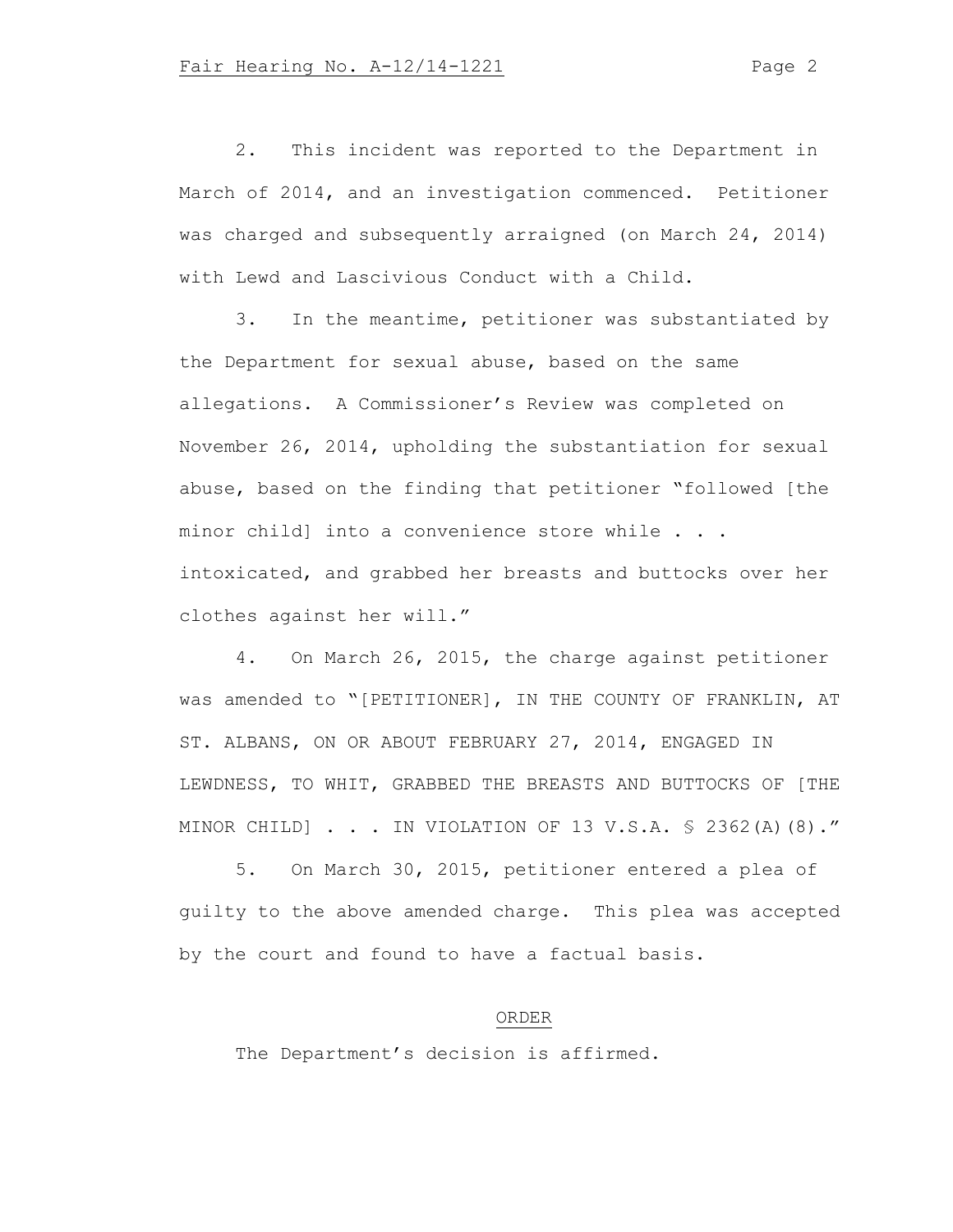# REASONS

The Department is required by statute to investigate reports of child abuse and to maintain a registry of all investigations unless the reported facts are unsubstantiated. 33 V.S.A. §§ 4914, 4915, and 4916. Appeals from a substantiation determination are heard de novo and the Department has the burden of establishing the substantiation by a preponderance of the evidence. *See In re R.H.* 189 Vt. 15, 14 A.3d 267, 2010 VT 95, at ¶16; *In re Selivonik*, 164 Vt. 383, 670 A.2d 831 (1995); Fair Hearing No. B-01/12-69.

The pertinent sections of the statute (in effect at the time) are as follows:

(2) An "abused or neglected child" means a child whose physical health, psychological growth and development or welfare is harmed or is at substantial risk of harm by the acts or omissions of his or her parent or other person responsible for the child's welfare. An "abused or neglected child" also means a child who is sexually abused or at substantial risk of sexual abuse by any person.

33 V.S.A. § 4912.<sup>2</sup>

The following definition of "sexual abuse" was in effect at the time of the events in question:

<sup>2</sup> Substantial amendments to the statute were effected July 1, 2015. *See* Act No. 60 (2015-2015 VT Legislative Session). These changes would not, in any event, affect the outcome here.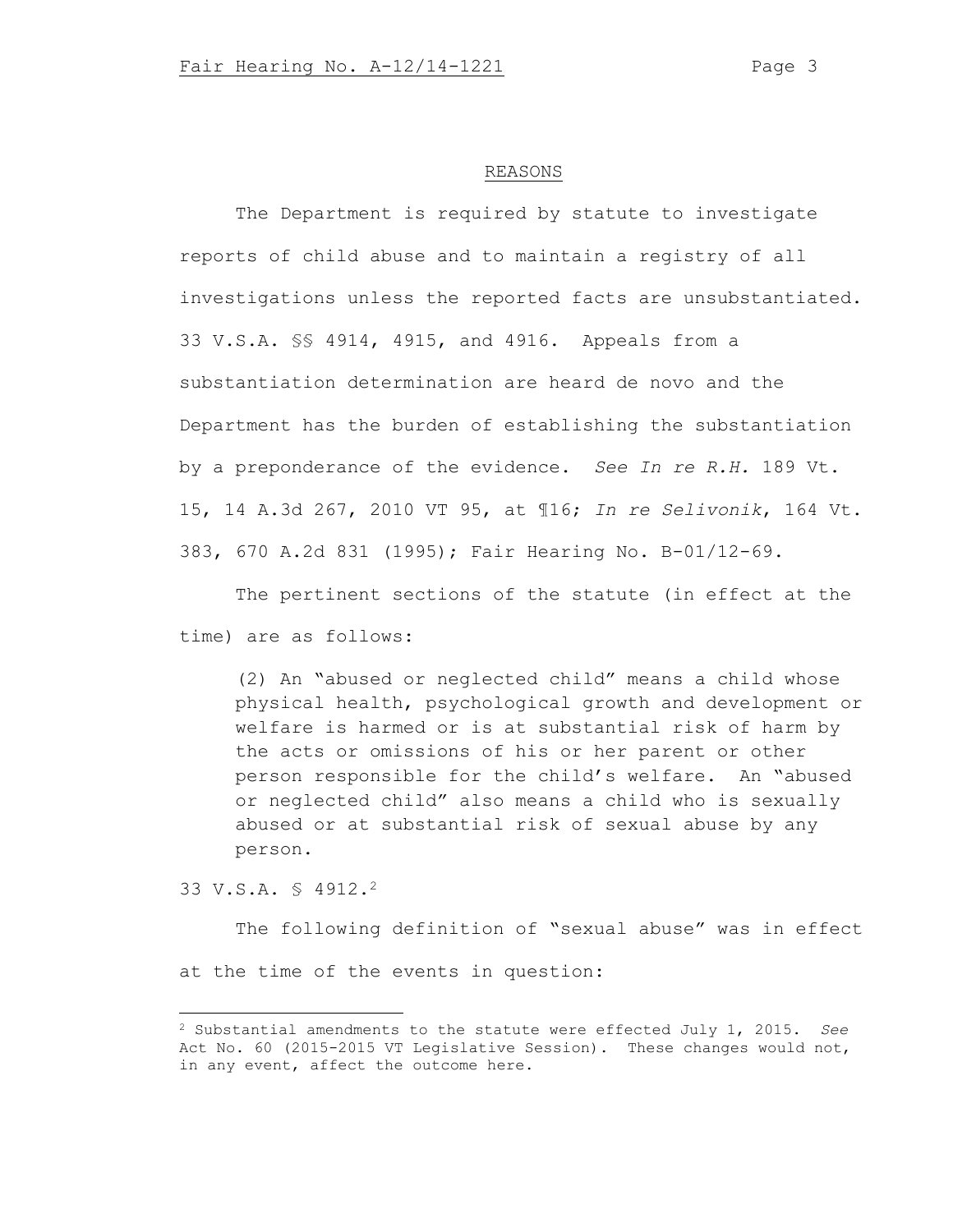(8) "Sexual abuse" consists of any act or acts by any person involving sexual molestation or exploitation of a child including but not limited to incest, prostitution, rape, sodomy, or any lewd and lascivious conduct involving a child. Sexual abuse also includes the aiding, abetting, counseling, hiring, or procuring of a child to perform or participate in any photograph, motion picture, exhibition, show, representation, or other presentation which, in whole or in part, depicts a sexual conduct, sexual excitement or sadomasochistic abuse involving a child.

33 V.S.A. § 4912(8) (as amended by Act No. 168 of 2007-2008 Legislative Session, May 24, 2008).<sup>3</sup>

The Department has also adopted policies governing abuse and neglect allegations. The policy in effect at the time included the following as to sexual abuse:

Any person may be substantiated for sexually abusing a child. Sexual abuse is substantiated when a reasonable person would believe that one of the following has occurred: sexual molestation or exploitation of a child including, but not limited to, incest, prostitution, rape, sodomy, any lewd and lascivious conduct involving a child or the aiding, abetting, counseling, hiring, or procuring of a child to perform or participate in any photograph, motion picture, exhibition, show, representation, or other presentation which, in whole or in part, depicts sexual conduct, sexual excitement or sadomasochistic abuse involving a child.

Sexual abuse by a person age 18 or older can be substantiated if:

- The contact was incestuous;
- the perpetrator was entrusted to care for the child by the authority of the law or the child is the

 $3$  This definition of sexual abuse was, if anything, expanded in the amendments effected July 1, 2015. *See* Act No. 60, *supra* note 3, §3.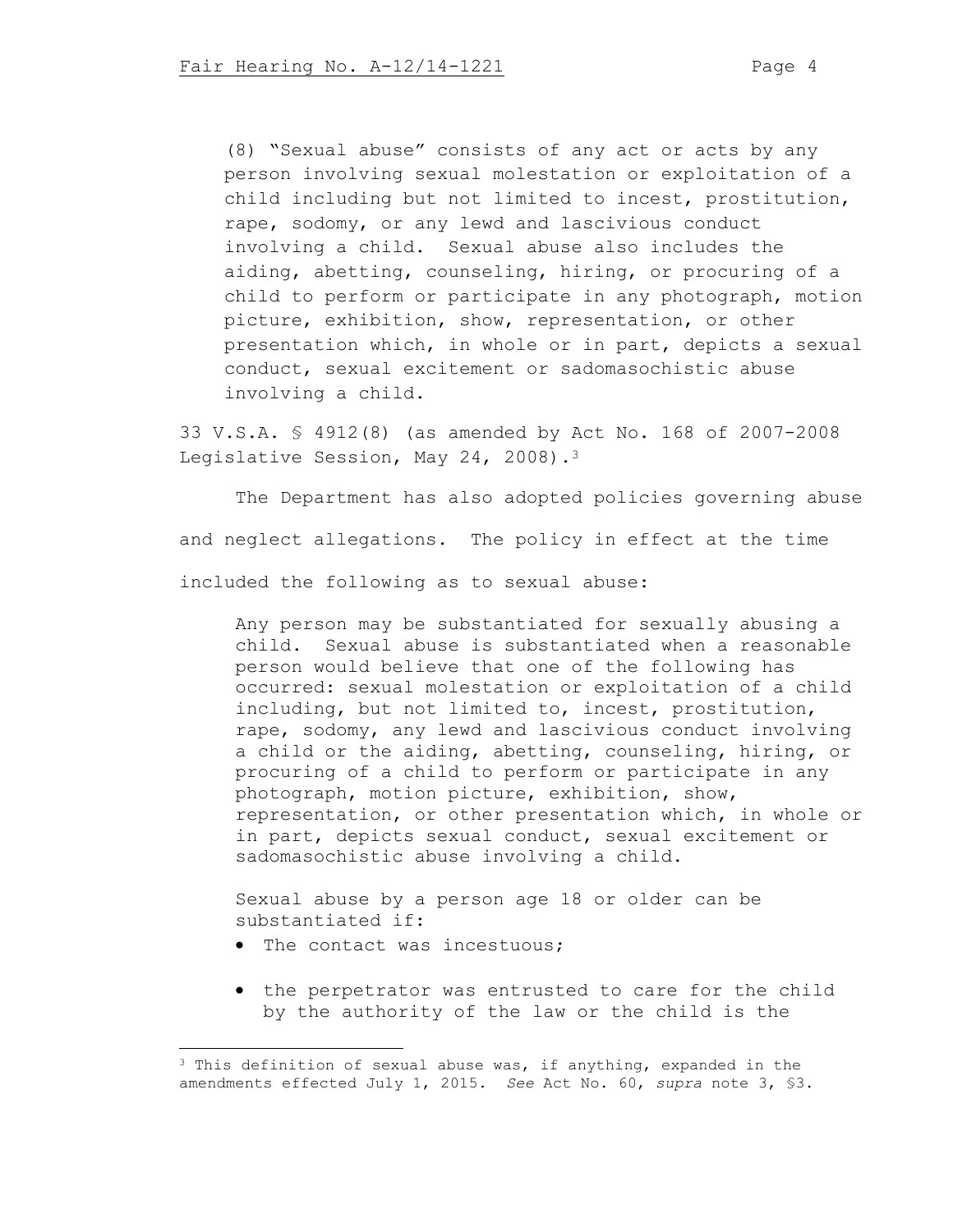perpetrator's child, grandchild, foster child, adopted child or stepchild;

- the child is being exploited, or prostitution is involved;
- a significant difference in age, size or developmental level is used to victimize the child; and/or
- force, threat, or coercion is involved; or the victim did not have the ability or opportunity to consent.

DCF Policy 56 (Substantiating Child Abuse and Neglect), at pp. 5-6 (Eff. 7/1/09).<sup>4</sup>

The sole issue in dispute is whether petitioner's plea of guilty to the charge of lewdness and in particular "grabbing the breasts and buttocks" of a minor child establishes, without the need for further hearing, the Department's substantiation under the principle of collateral estoppel, also known as issue preclusion. Collateral estoppel – long applied and recognized by the Board – may be appropriate under a five-part test:

1) preclusion is asserted against one who was a party . . . in the earlier action; (2) the issue was resolved by a final judgment on the merits; (3) the issue is the same as the one raised in the later action; (4) there was a full and fair opportunity to litigate the issue in the earlier action; and (5) applying preclusion in the later action is fair.

<sup>4</sup> In conjunction with the 2015 statutory amendments, this policy was superseded by a new policy effective July 1, 2015.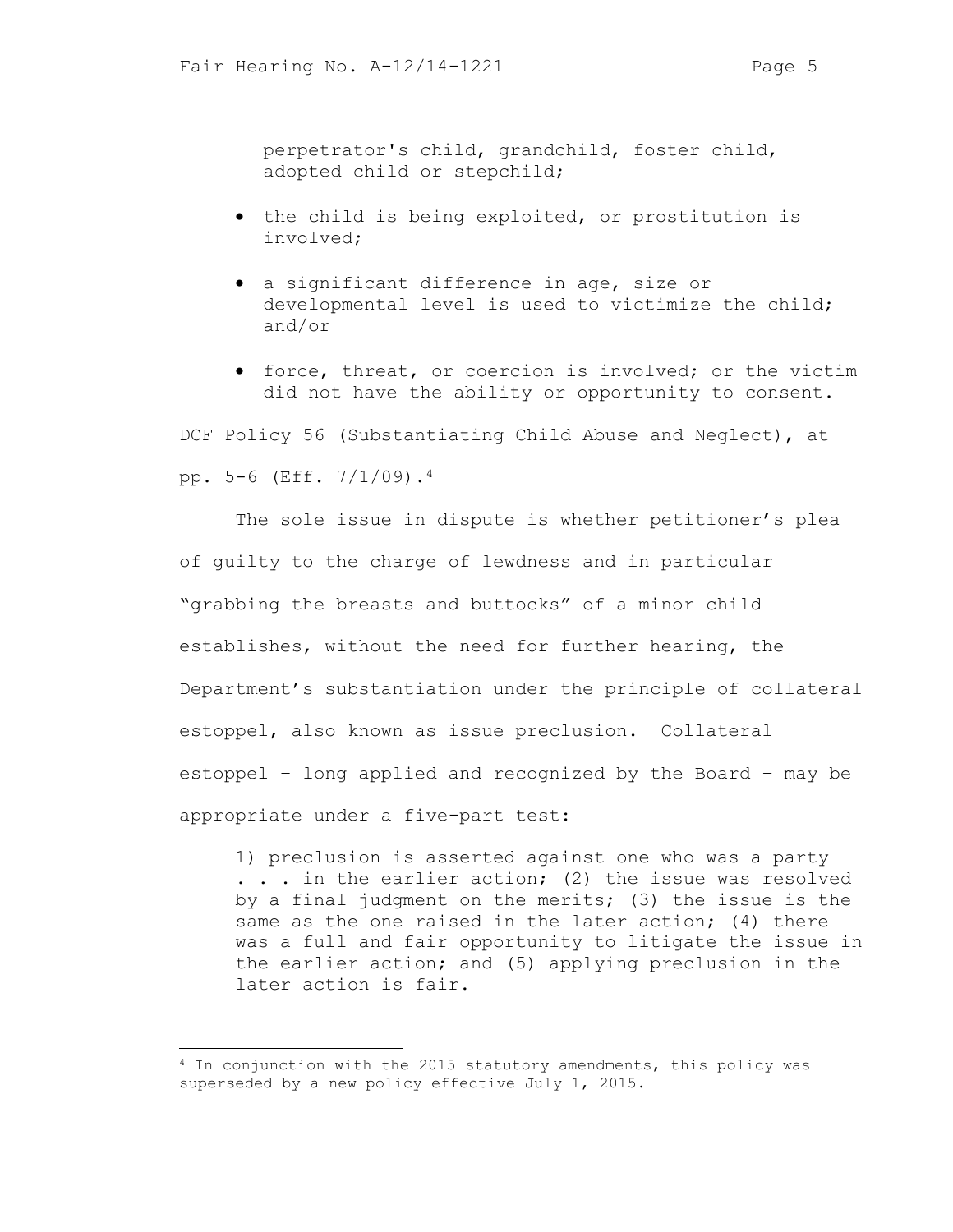*In re P.J.*, 2009 VT 5, ¶ 8 (*citing Trepanier v. Getting Organized*, 155 Vt. 259, 265 (1990)).

Petitioner was obviously a party to the criminal proceeding and it was resolved – via his own plea agreement with a final judgment on the merits, meeting prongs one and two of the *Trepanier* test. Petitioner had counsel for this proceeding and his plea was accepted by the court – thus, he had a "full and fair" opportunity to litigate the issue and applying preclusion here is fair. The remaining question is whether the issue in this appeal is "the same" as that in the criminal case.

That test is clearly met here. Petitioner pleaded guilty to a charge with the same underlying facts which formed the basis of his substantiation – that he grabbed the breasts and buttocks of a minor child on the date in question. Moreover, petitioner agreed that he committed the act of "lewdness" under 13 V.S.A. § 2632(a)(8) ("A person shall not . . . engage in prostitution, lewdness or assignation.") (falling under Chapter 59 of Title 13, Lewdness and Prostitution). The issue here is whether petitioner's conduct "leads a reasonable person to believe that the child had been abused or neglected." *In re P.J.*, *supra*, ¶ 12. Petitioner's acknowledged "lewdness" and his conduct towards a minor child